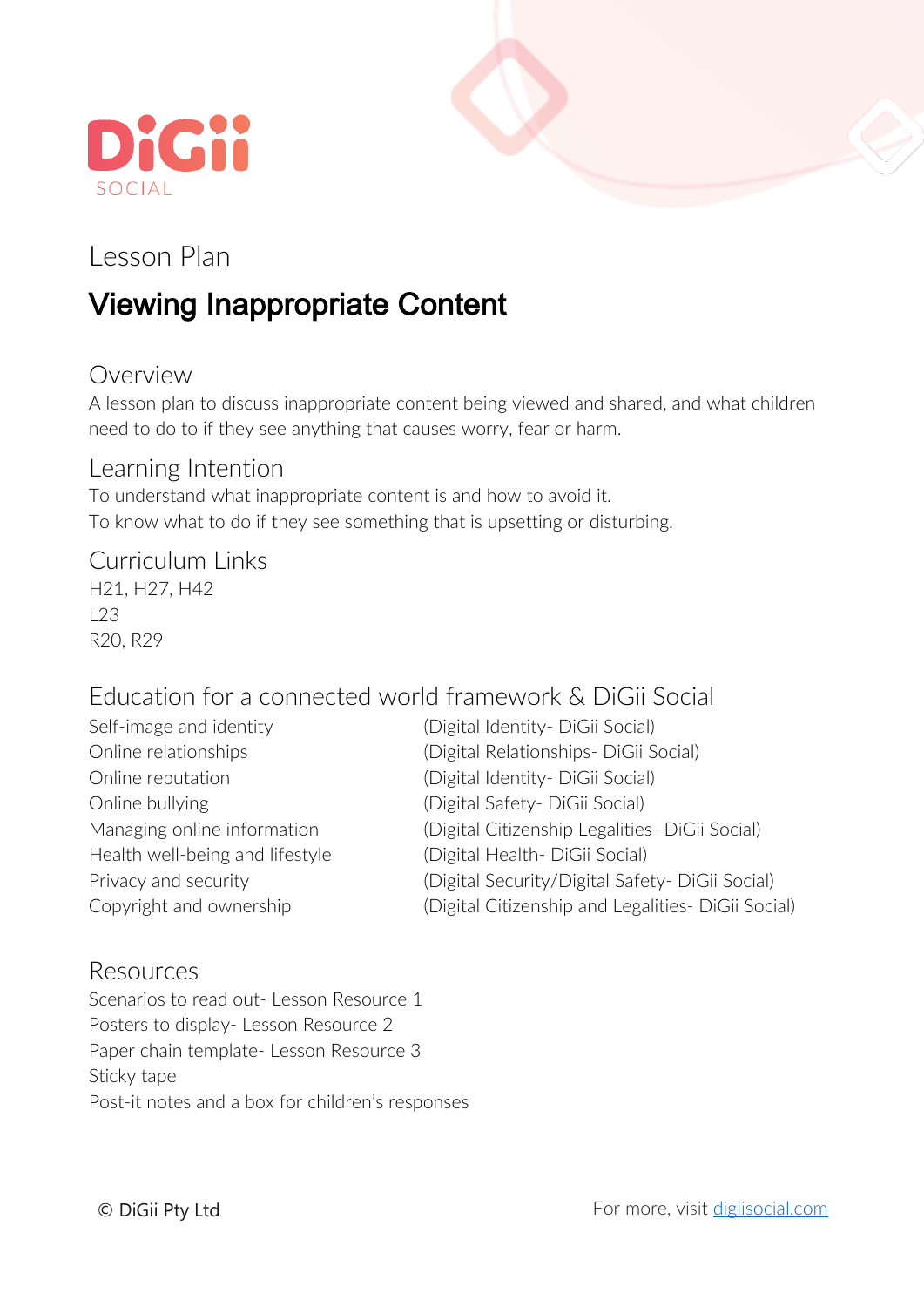1) Have you heard the term 'inappropriate content'? What does inappropriate content mean? What might inappropriate content include? Record children's answers on the board. Answers may include violence, drug and alcohol use, scary/frightening scenes, material which is intended for adults, hateful or offensive material, extremism or terrorism.

"As children become more active online at a younger age, the possibility and probability that they'll see something inappropriate all depends on what they're doing online. Whether it's an explicit pop-up ad on a free game, videos showcasing children's cartoon characters in adult situations, or a forum promoting self-harm, an innocent search can expose children to content that can make them feel upset and confused." Internetmatters.org

2) What protections are in place to stop children from seeing things which may be inappropriate? Age restrictions on movies, third party reviews (common sense media), warnings about explicit lyrics, parental locks and restrictions, programs on after certain time of day etc.

Remind children that the internet is not sorted into age-appropriate categories or safe without supervision areas, and so when we are online, we need to be extra careful and aware of what to do if they do see something which is inappropriate.

- 3) Activity- Display posters around the room with 'Any Age', '10+,' '15+' & '18+'. Read each of the content examples to the children and ask them to decide which age category they should head to. Do any of the scenarios require further information for them to decide where they should go? Do children have different views on what is appropriate for different ages? Discuss how some parents also have different rules.
- 4) Ask children to think about why we need to have age restrictions? Why does it matter if children see adult content? Seeing adult content can cause children to feel scared, worried and confused. Regularly viewing violent content can de-sensitize children to violence- making them think some behaviours are ok when they are not. Children may have nightmares, trouble sleeping, or might begin acting out inappropriate behaviours that have been seen online.
- 5) Ask- has anyone ever had someone say or do something which has really played on their mind and affected their mood? Say: It can be difficult to shake it off. Seeing inappropriate content can be a bit like that. Once it's gone in, it can play on your mind, make you feel worried, sick, confused or frightened. Sometimes it can affect your sleep which can have other consequences- like finding it hard to concentrate at school.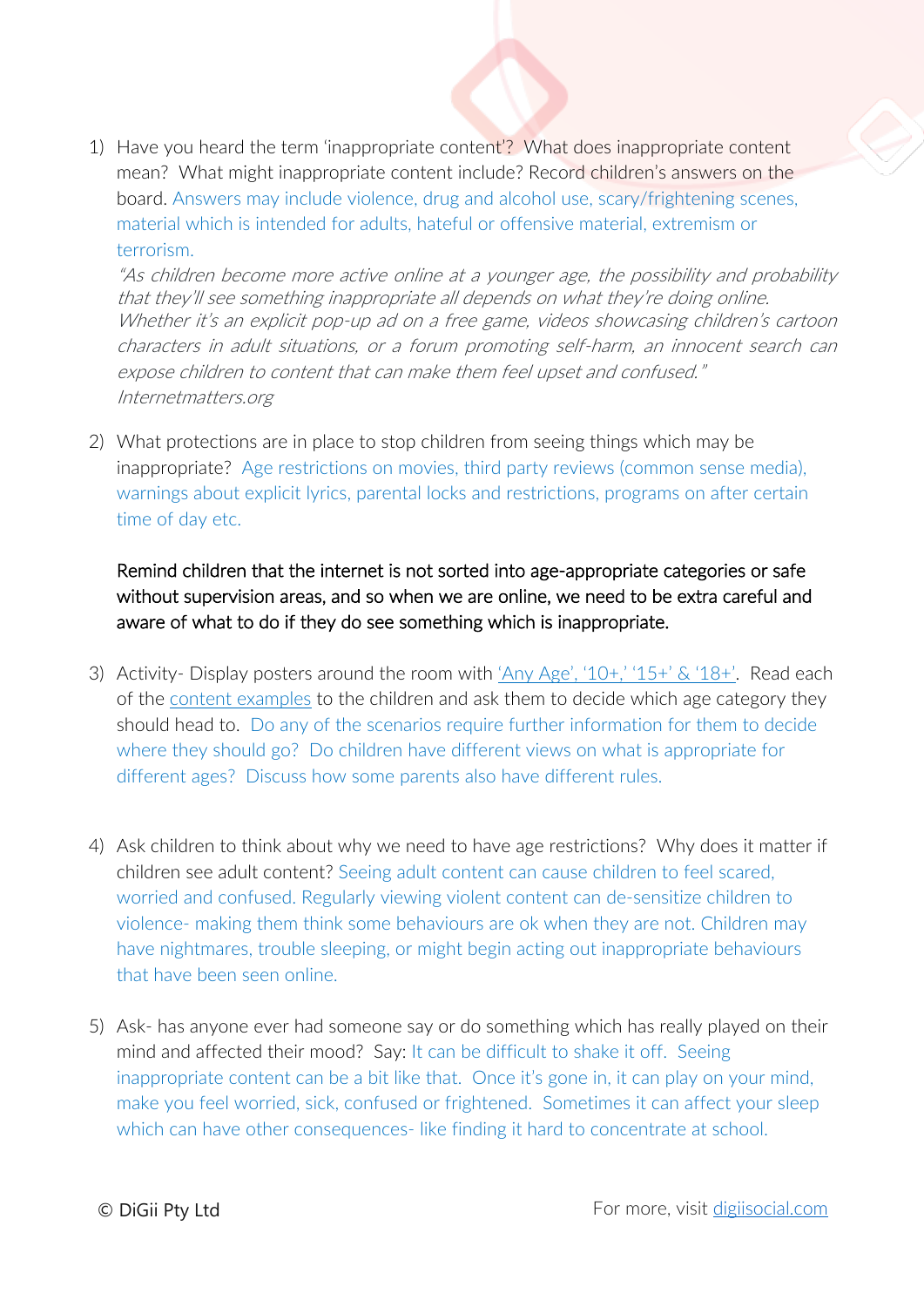6) Chain reaction game- create a chain with all the potential problems that could arise from a child viewing inappropriate material online. This can be done in small groups as mentioned below, or it could be a whole class activity.

Children to work in small groups. Create a paper chain using strips of paper. Write the scenario on each piece of paper (see examples below) and attach them all together to make a long paper chain with some sticky tape.

Child views inappropriate video > shows another child > that child feels frightened > can't sleep > can't concentrate at school > makes poor choices > copies the game play that they have seen online > another child ends up getting hurt > child who viewed content gets in trouble for hurting someone else > parents are contacted >

- 7) Share some of the chain reactions with the class. Identify how our actions can also start a chain reaction for someone else. (If the child shares the content with other children, brings the inappropriate game play to school, makes poor choices which have an impact on those around them)
- 8) Explain that sometimes we might come across something that we don't want to see, and so we need to know what to do to keep ourselves and others safe when that happens. How can we stop the chain reaction, or create a positive chain reaction? Working as a whole class, make a new paper chain.

Child sees material > child tells a trusted adult > content is reported/blocked > child talks through what they have seen with someone they trust so that they don't feel scared or feel the need to act out the behaviours > content is removed so other children don't need to see it

- 9) Explain to children that we need to be the gatekeeper of our mind and make good choices about what we look at, watch, listen to and read. This is important to protect ourselves from harm. Ask: how can you be the gatekeeper to your own mind and control what goes in? (Only visit websites that you know and trust, check with parents/teachers before downloading new apps, never click on pop ups or unknown links that you may be sent, if you see something inappropriate turn the device upside down and take it to show a trusted adult straight away). Remind children that they also have a responsibility not to share things that we know are inappropriate with other children.
- 10) Self reflection: explain that this is an opportunity to consider how this lesson has impacted them. Give each child a post-it note and tell them that they need to write their name and something about this lesson. It may be something they have learnt, something they are still unsure about or it could be an opportunity to tell the teacher about something they have seen online which has made them feel confused, scared, or worried. Remind children that it is not their fault if they see something they shouldn't have, and they will not be in trouble. Now may also be a good opportunity to remind children
-